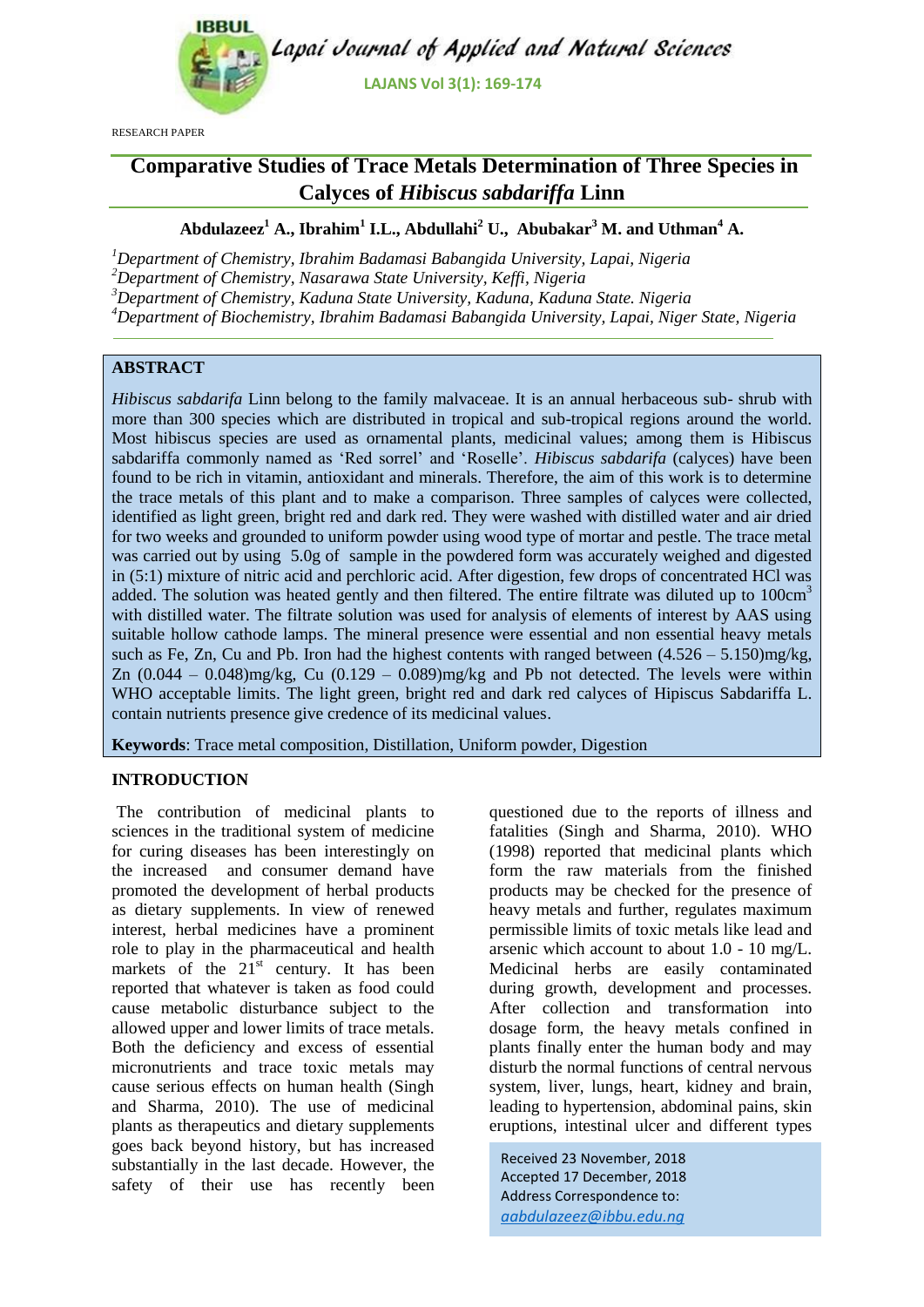of cancers (Singh and Sharma, 2010). Plant constituents, as the word implies, are the individual chemicals from which plants are made. These constituents are organic in nature and synthesized in plants by the activity of individual cells. The process by which these complex organic chemical constituents are formed, utilizes simple substances like enzymes by biosynthesis (Ahmed, 2007).

Plants and their products have formed the basis of medicines essentially Several compounds, which are pharmaceutically and medicinally important, are derived from plant sources. However, the medicinal value depends on the nature of its constituents. Active constituents are those chemical substances which are solely responsible for therapeutic activity of plants. A large number of theories have been proposed as to why these compounds are formed in plants. It is likely that many of them are synthesized as part of chemical defense mechanism to protect the plant. On the other hand, chemical constituents present in plants that do not possess any definite therapeutic value are known as inactive constituents. The formation of the various active and inactive constituents of plants involves various metabolic pathways. Hence, the inactive plant constituents are termed primary plant metabolites, whereas the active plant constituents are termed secondary plant metabolites (Ahmed, 2007). Primary plant metabolites are simple polymeric molecules that contain high-energy bonds although do not possess therapeutic activity but are essential for the life processes of plants. These are used for the biosynthesis of secondary metabolites like the Carbohydrates, proteins, lipids and nucleic acids (Ahmed, 2007).

Secondary metabolites on the other hand, are complex organic molecules biosynthesized from primary metabolites in plant cells. They are unique to a plant or group of plants, generally possess therapeutic activity, neither essential for plants life nor contain high energy bonds. These are usually stored in vacuoles. Secondary metabolites are classified as: alkaloids, glycosides, tannins, phenolic compounds, volatile oils, tepernoids, saponins, steroids, resins and bitter constituents. These are used as medicines, food, flavours, colours, dyes, poisons and perfumes. It is estimated that  $1/\overline{4}^{th}$  of prescribed drugs contains at least one chemical originally identified from plants (Ahmed, 2007).

Toward the end of the  $20<sup>th</sup>$  century, epidemiological studies and associated metaanalyses suggested strongly that long-term consumption of diets rich in plant foods offered some protection against chronic diseases, especially cancer (Wallstrom *et al.*, 2000). This is attributed to uncontrolled production of free radicals that was thought to be significantly implicated in the treatment of cancer (Guyton and Kensler, 1993). These observations focused attention on the possible role of radical scavenging and radical suppressing nutrients and non-nutrients in explaining the apparent benefit of such diets (Weinberger, 1991).

Roselle is an *Hibiscus sabdariffa* L. family "Malvaceae", tribe "Hibiceae". The most important species is *Hibiscus sabdariffa var*. *altissima* Wester, an erect, sparsely-branched annual plant that grows to about 16 ft (4.8 m) high, which is cultivated for its juice - like fiber in India, the East Indies, Nigeria and Tropical America. The stems of this variety are green or red and the leaves are green, sometimes spiny and not used for food. This type at times have been confused with kenaf, *Hibiscus cannabinus* L. a similar but more widely exploited fiber source. The other type of Roselle, *Hibiscus sabdariffa var.* embraces shorter, fleshy with green, red - steam, inedible calyces (Morton, 1987). The last one is commonly known as hibiscus and grows in many tropical and subtropical countries as well as one of highest volume especially botanical products in international commerce. Hibiscus is a fiber, with swollen calyces that are the plant part of commercial interest. As flowers fall off, the bright red calyces swell. These are harvested dried and sold as the herbal tea and beverage industries. The flavour is a combination of sweet and tart, similar to berry. In addition to international markets, there are extensive local and regional markets, where it is processed into hot and cold herbal beverages, jellies, confectionaries and other products. In some African countries, it is called *beri* in the Dagari language, *isapa* in Yoruba, *yakuwa* in Hausa, mnyanya oji in Igbo and it is *sour-sour* in Sierra leone. In the Sudan the plant is called *karkade,* Sahelian countries it is called *dah*, while in Senegal and surrounding countries it is referred to as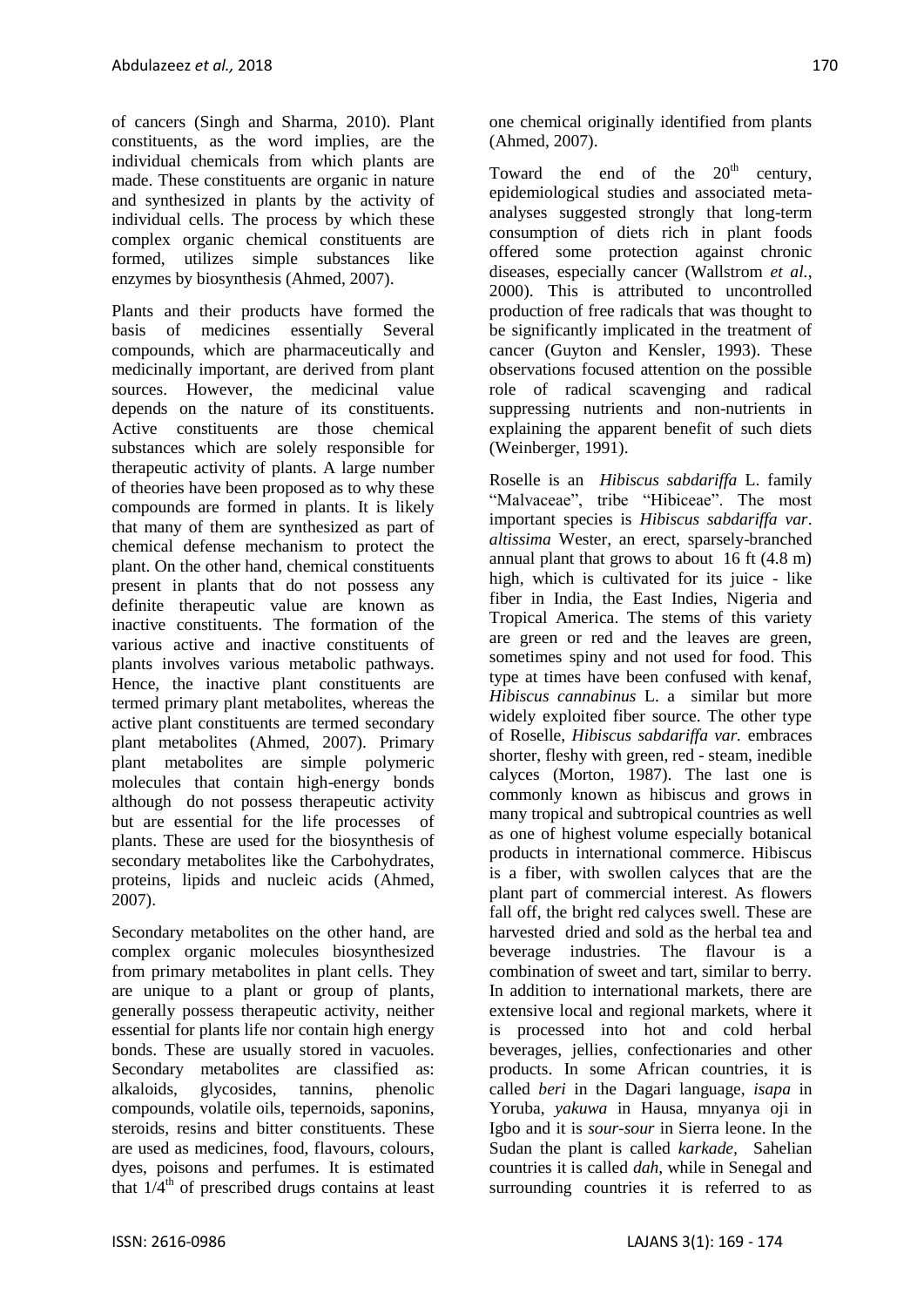*bissap*. The French name is *oseille de Guinee* or *roselle.* In the Caribbean area the crop is known under the name of ‗Jamaican sorrel' or 'Florida cranberry<sup>'</sup>. It is used in urban areas; it is the calyces of the flower that is the article of trade and the most important part of the plant (Schipper, 2002). The water extract in calyces is rich in carotenoids (especially betacarotene) and ascorbic acid. The calyces of *Hibiscus sabdarifa* have also been found to be rich in vitamin and other antioxidant and also minerals (Craig, 1999). The physico-chemical characteristics of Roselle was studied and it was characterized as a highly acidic fruit with low sugar content. Succinic acid and oxalic acid were quantified as a predominant organic acid in Halics. Halics was found to contain higher amount of ascorbic acid compared to orange and mango ( Odigie *et al.,* 2003). It was found to be fair source of vitamin A. It is also rich in riboflavin, niacin, calcium and iron . It also contains antioxidants including, flavonoids, gossypetine, hibiscetine and saddertine. Some of the anthocyanins of Roselle indentified by chromatographic process include delphinidin-3-sambubioside, cyaniding-3- sambuboiside and delphinidin -3 glucose (Hung, *et al.,* 2004) They are also known for their unique flavour characteristic that makes them appealing to taste. Roselle drink had been improved nutritionally by producing fruit-flavoured Roselle drink which are richer in vitamin and minerals by addition of different fruits ( Odigie *et al.,* 2003).

The most exploited part of a roselle plant is its calyces that are obtained by removing the calyces or petal of the flower from it capsules containing the seeds. Calyces are used for the preparation of herbal drink, cold and warm beverages jams and jellies. The brilliant red colour and unique flavour gives it valuable products (Morton, 1987). Calyces from the roselle flower, which are very high in vitamin C are processed to produce juices. Duke and Atchley (1984) reported that every 100g of fresh calyx contains 2.85*μ*g vitamin D, 0.04mg vitamin B1, 0.6mg vitamin B2, and 0.5mg vitamin B complex. Furthermore, other studies have reported that it is good in reducing hypertension (Amin et al., 2008). Ibrahim  $(2006)$  reported that drinking 350cm<sup>3</sup> per day supplements the maintenance of minimum standard of vitamin C requirement of 60mg/l by human body and that every 10cm<sup>3</sup> of sorrel drink contains 1.717mg/l of vitamin C. Roselle contains three time more vitamin C than Black Currant (Ribes nigram L.), nine time more than citrus (Citrus sinensis L) fruit. In sudan, the leave are eaten green or dried, cooked with onion and ground nuts. In malaysia, the leaves are also eaten as vegetables after cooking. The calyces are used for tea and as a base for jam (Amin*,* 2008).

## **METHODOLOGY**

### **Sample Collection and Preparation**

The plant was collected from Ibrahim Badamasi Babangida University, Lapai, farm, Niger State, Nigeria and identified at the Herbarium section of the Department of Biological Science of Ibrahim Badamasi Babangida University, Lapai, as *Hibiscus sabdariffa*. The calyces were air dried for two weeks and ground to uniform powder using wood type of mortal and pestle. Trace metal analysis were carried out on dried sample of the Hibiscus sabdariffa calyces. All reagents used were of analytical reagent grade. Distilled water was used in the preparation of all aqueous solutions. All solutions were stored in amber colour bottles.

## **500mg/L Zinc Standard Solution**

The solution was prepared by dissolving 0.50g of pure zinc metal in to 10cm<sup>3</sup> Concentrated HCl in ldm<sup>3</sup> volumetric flask and made up to the mark with distilled water (AAS Data Book, 1979).

**1000mg/L Copper Standard Solution** Dissolve  $3.7980g$  of  $(Cu \ (NO<sub>3</sub>)<sub>2</sub>.3H<sub>2</sub>O$  in 250ml. of deionised water. Dilute to 1 litre in a volumetric flask with deionised water (AAS Data Book, 1979).

#### **1000mg/L Iron Standard Solution**

The solution was prepared by dissolving 1g of iron granules in to 20cm<sup>3</sup> of 5M Hydrochloric acid in 1dm<sup>3</sup> volumetric flask and made up to the mark with distilled water (AAS Data Book, 1979).

#### **Lead Standard Solution**

The solution was prepared by dissolving 1g of lead metal in to 50cm<sup>3</sup> of 2M nitric acid in ldm<sup>3</sup> volumetric flask and made up to mark with distilled water (AAS Data Book, 1979).

#### **Atomic Absorption Spectrometer (AAS) measurement**.

5.0g of sample in the powdered form was accurately weighed and digested in (5:1) mixture of nitric acid and perchloric acid.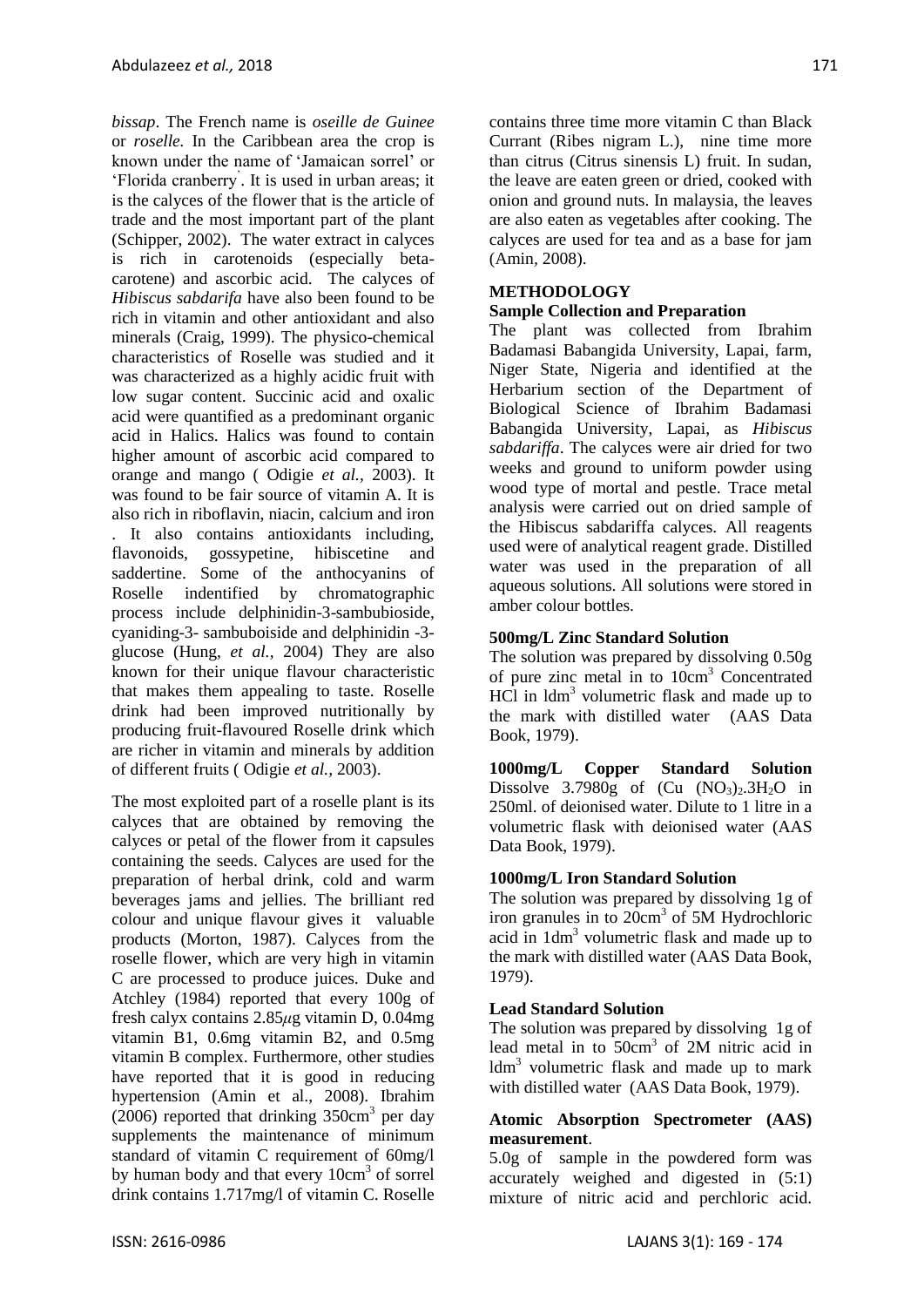After digestion, few drops of concentrated HCl was added. The solution was heated gently and then filtered. The entire filtrate was diluted up to  $100 \text{cm}^3$  with distilled water. The filtrate solution was used for analysis of elements of interest by AAS using suitable hollow cathode lamps. The elements was analysed by AAS techniques by measuring the absorbance of the species at its resonance wavelength. The concentrations of various elements were determined by relative method using A.R. grade reagents.

## **RESULTS AND DISCUSSION**

Table 1: Proximate Analysis of Hibiscus sabdariffa calyces (Light green, Bright red and Dark red).

|        | Light green $(Mg/L)$ | , Bright red $(Mg/L)$ Dark red $(Mg/L)$ |       |
|--------|----------------------|-----------------------------------------|-------|
| Iron   | 22.63                | 25.75                                   | 24.85 |
| Zinc   | 0.220                | 0.234                                   | 0.240 |
| Cupper | 0.645                | 0.325                                   | 0.447 |
| Lead   | ND                   | ND                                      | ND    |

Iron is an essential element for human beings and animals as it is an essential component of heamoglobin. It facilitates the oxidation of carbohydrates, proteins and fats to control body weight, which is a very important factor in diabetes mechanism. The results indicates that the concentrations of Fe in the *Hibiscus sabdariffa* calyces (Light green, Bright red and Dark red) samples studied are (22.63, 25.75 and 24.85)Mg/L respectively. The result suggest that high amount of Fe in the samples investigated which may arise from the fact that the soil nature and its topology could influence the chemical content of the plant as the dietary limit of Fe in the food is reported to be in the range  $10 - 60$ mg/day (Kaplan, Pesce and Kazmierezak, 1993; ASTM, 2004; ATSDR, 2005). Low Fe content causes gastrointestinal infection, nose bleeding and myocardial infarction. The role of iron in the body is clearly associated with hemoglobin and the transfer of oxygen from lungs to the tissue cells. Iron deficiency is the most prevalent nutritional deficiency in human and is commonly caused by insufficient dietary intake, excessive menstrual flow and anemia (Reddy and Chidambaram, 1987; Sigel, 1978; Hunt, 1994).

Concentration of Zn in the samples was found to be (0.220, 0.234 and 0.240)Mg/L respectively as presented in Table above. Zinc is an essential trace element for plant growth

and also plays an important role in various cell processes including normal growth, brain development, behavioural response, bone formation and wound healing. Zinc deficient diabetics fail to improve their power of perception and also causes loss of sense of touch and smell. An excellent treatment for anorexia and bulimia uses high dose of zinc, beyond the recommended daily value of 1.5 to 3.0mg. Zinc deficiency is characterized by recurrent infections, lack of immunity and poor growth, Growth retardation, male hypogonadism, dermatitis, poor wound healing, impaired immune function, skin changes, poor appetite and metal lethargy are some of the manifestations of chronic zincdeficiency human subject (Prasad, 1982; Sand, 1981; Elinder, 1986; Contran et al., 1989). Zinc is necessary for the growth and multiplication of cells (enzymes responsible for DNA and RNA synthesis), for skin integrity, bone metabolism and functioning of taste and eyesight (Thunus and Lejenne, 1994).Concentration of 5.0mg/l have been reported as minimum acceptable level since above this concentration cause bitter astringent taste and opulence in alkaline water (ASTM, 2004; ASTDR, 2005 and Lewis, 1993).

Copper is an essential enzymatic element needed for normal plant growth and development but can be toxic at excessive level. Toxicity can occur if its concentration in plants is higher than,  $20 - 100$  mg/L (DW) (dry weight). The concentration of copper in the samples studied; *Hibiscus sabdariffa* calyces (Light green, Bright red and Dark red) were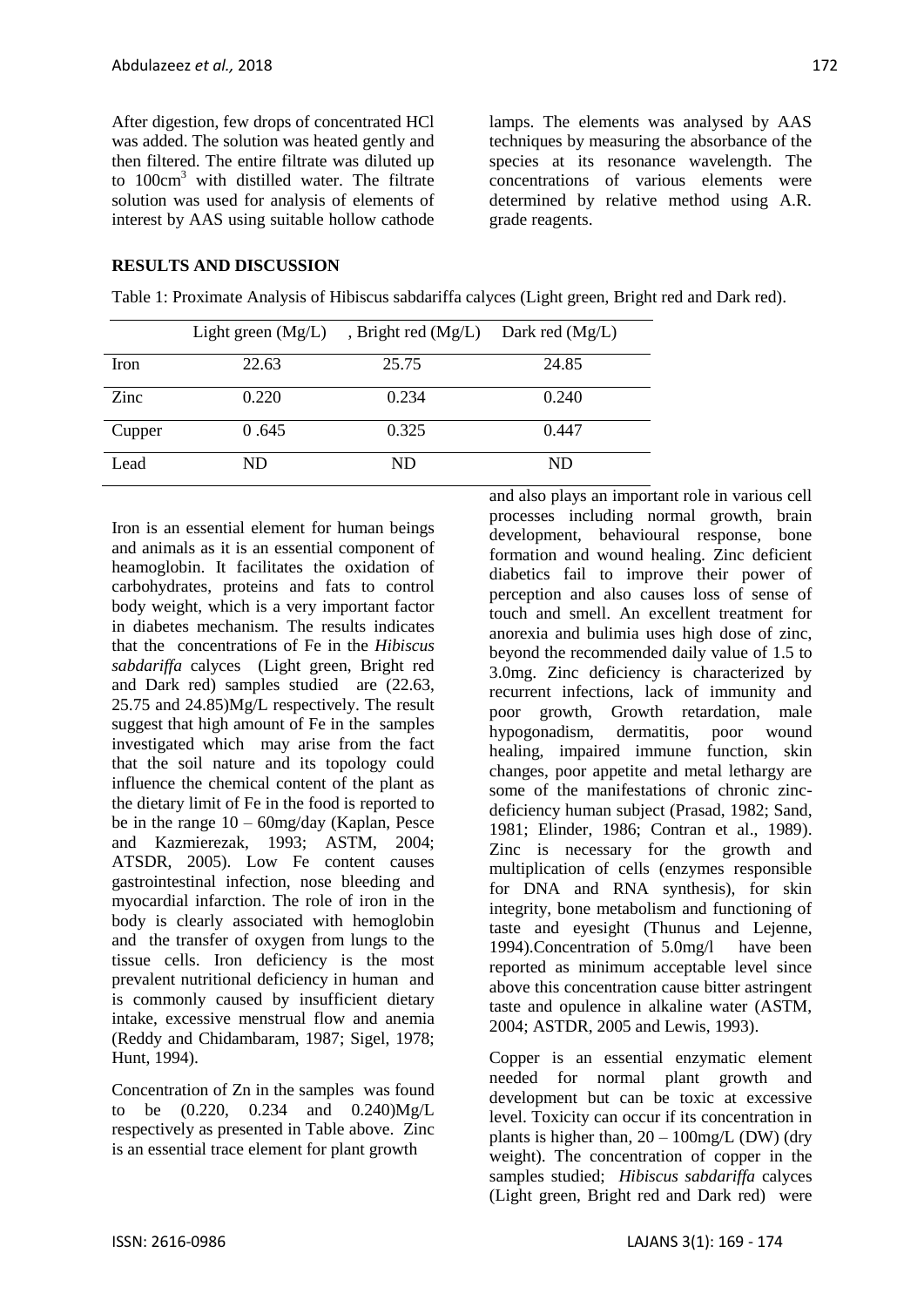$(0.645, 0.325, and 0.447Mg/L)$  as presented in table above. High level Cu may cause metal fume fever with flu like symptoms, hair and skin decoloration, dermatitis, irritation of the upper respiratory track, metallic taste in the mouth and nausea. WHO has recommended the lower limit of the acceptable range of copper as 20ug/mg body weight per day. Copper deficiency results in anemia and congenital inability to excrete copper (ATSDR, 2005; ASTM, 2004; IPCS, 1998; WHO, 1998).

Concentration of Pb in *Hibiscus sabdariffa* calyces (Light green, Bright red and Dark red) was not detected (Nd) in the samples studied as represented in table above. Lead is a nonessential element that can be introduced into the human organism by inhalation, ingestion and absorption. It is an undesirable trace metal abundantly found in soil, vegetations, animals and foods. Although its concentration can be relatively high in the liver and kidney, lead is mainly deposited in the bones. The deleterious properties of lead are particularly significant in the central nervous system, kidneys and livers. (Kleassen, 2001; ATSDR, 2005; ASTM, 2004). Studies have shown that prescribed limit for Pb contents in herbal medicine is 5-10 mg/l while the dietary intake limit for Pb is 3mg/week. It has serious cumulative body poison as lead inhibits several key enzymes involved in the overall process of haemo-synthesis thereby damaging the organs involve as it accumulates (Wedepohl, 1978; WHO, 2000).

# **REFERENCES**

- Ahmed, S. (2007). Introduction of plant constituents and their tests, lecturer in Department of Pharmacology and phytochemistry, Faculty of Pharmacy, Hamdara Nagar, New Delhi. 2 -3.
- Amin I. and Emmy, H. K. I., (2008). Roselle Seed Nutritional Composition, Protein Quality and Health Benefit p 2-3
- AOAC (1990). Official Methods of Analysis. Association of Official Analytical Chemistry, Washington D.C. 15th Ed.
- ASTM (2004). American Society for Testing and Materials. International West Conshohocken PA 19428—2959, Section

11 water and environmental Technology, vol II 01.

- ATSDR (2005). Agency for Toxic Substance on Disease Registry. Toxicological profile for zinc. US Department of Health and Human Services, Atlanta, Georgia.
- Contran, R. S., Kumar, V. and Robbins, S.L. (1989). Robbins pathologic basis of disease.  $4<sup>th</sup>$  ed. Philadelphia, PA: W.B. Saunders company, 461.
- Craig, W. J. (1999). Health- promoting properties of common herbs. Am J Clin Nutr. 70 (suppl): 491S-499S.
- Duke J. A. and Atchley A. A. (1984). Proximate analysis in christie B. R (ed). The hand book of plant science in agriculture, CRC press, Inc., Boca Raton.
- Elinder, C.G. (1986). Zinc. In Friberg, L; Nordberg, F.F; Vouk, V eds. Handbook on toxicology of metals. Vol II, New York, NY: Elsevier science publishers B.V. 664 – 679.
- Guyton, K.Z. and Kensler, T.W. (1993). Oxidation mechanisms in carcinogenesis, Br med Bull. 49: 523.
- Hung, H.C. Joshipura, K.J. Jiang, Hu, F.B., Hunter, D., Smith – Warner, S.A., Coldutz, G.A., Rosner, B. Spiegelman, D., and Willet, W.C. (2004). Fruit and vegetable intake and risk of major chronic disease J. Natl Cancer Inst. 96: 1577.
- Hunt, J. R. (1994). Bioavailability of fe, zn and other trace minerals for vegetarian diets. Am. J. Clin. Nutr. 78: 633 - 639.
- IPCS (1998). Environmental Health Criteria 200, Copper. International Programme on Chemical Safety, United Nations Environmental Programme (UNEP), International Labour Organization (ILO), and World Health Organization,(WHO) Geneva.
- Jansen, M.C. Mc Kenna, D., Bueno-demesquita, H.B., Feskens, E.J. Streppel, M.T., Kok, F.J., and Kromtrout, D. (2004). Reports: quantity and variety of fruit and vegetable consumption and cancer risk. Nutr, Cancer 48: 142.